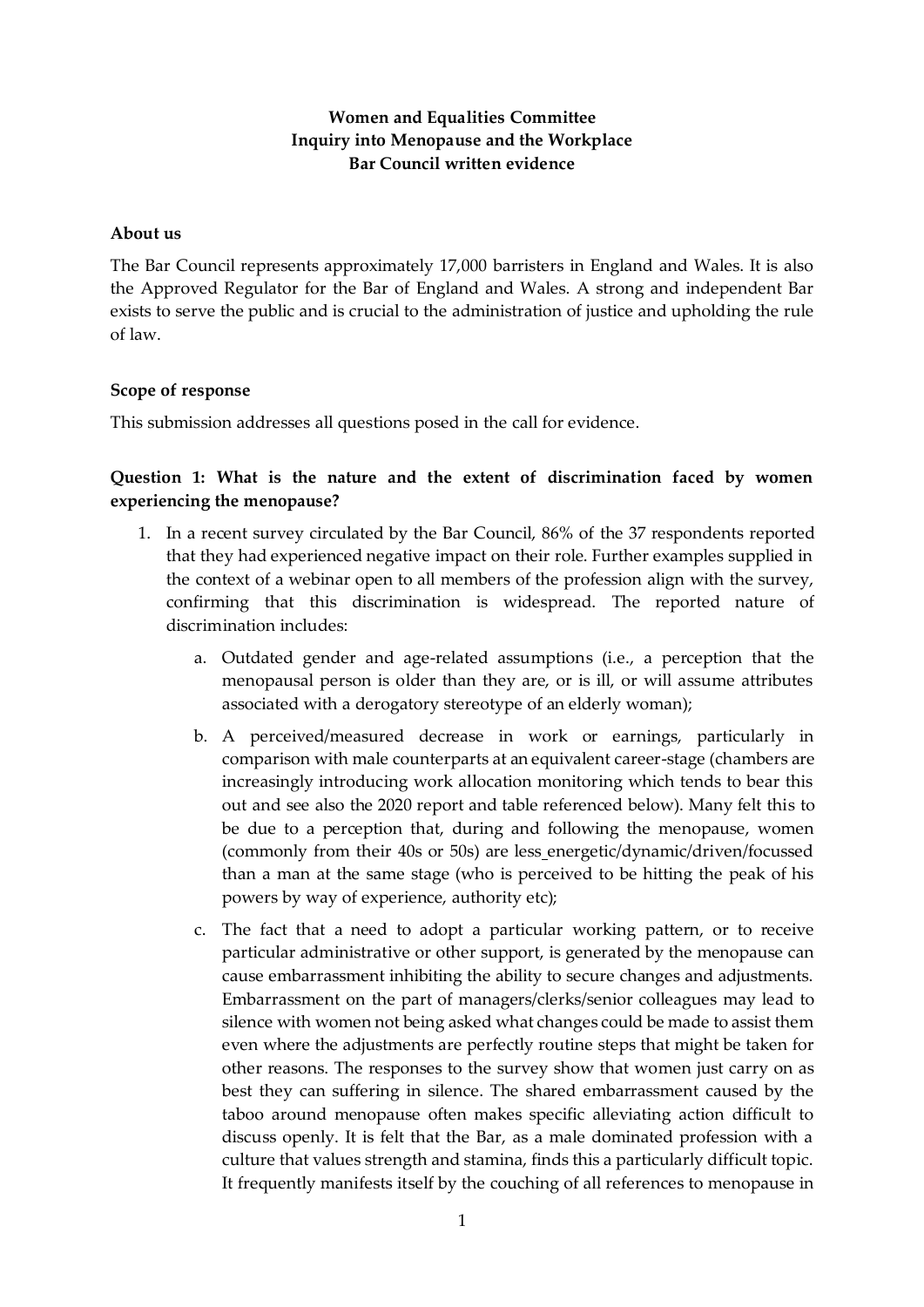terms of a joke or a euphemism, often in a way that undermines and diminishes the professional women involved. The widespread ignorance of facts and a shying away from discussion of anything with a gynaecological connection is perceived as a major contributing factor;

d. Explicit belittling or dismissal of the opinions of women of menopausal age, e.g. putting forcefully expressed or challenging opinions down to "hormones" or the menopause.

# How does this impact wider society?

- 2. In so far as the Bar is concerned the impact on wider society is felt in several principal ways. Where menopausal women feel uncomfortable in their professional roles they may, in consequence, be inhibited in their performance and either reduce their amount or range of work or leave the Bar (the responses to the Bar Council's recent survey bear this out). The key societal impacts are:
	- a. A reduction in the gender diversity of skilled legal representation available to the public;
	- b. There is a lack of senior female role models to encourage aspiring barristers to progress and advance in their careers;
	- c. The poor retention of female talent leads to a shortage of applicants for senior legal leadership roles including QC and judicial applications, again resulting in a narrower, less diverse pool of those in important senior positions and public roles within the justice system and a limit on the talent reaching those roles.

# **Question 2: What is the economic impact of menopause discrimination?**

- 3. There has been a reported decrease in work and earnings for those affected by menopausal symptoms.
- 4. There is general evidence that women at the Bar earn less than men which the Bar Standards Board report on Income at the Bar mirrors.<sup>1</sup> Although the report and table did not specifically identify the causes of the gender pay gap, to look at the intersection of gender and age suggests they are consistent with menopause discrimination and/or the difficulties experienced in managing menopausal symptoms. These were also reported in the Bar Council's survey as being perceived to be amongst the underlying reasons and a significant factor in women earning less than men during these periods.

# **Question 3: How can businesses factor in the needs of employees going through the menopause?**

5. The Bar encompasses employed barristers and there are also employees in every set of chambers (clerks, administrative staff etc.), however the majority of barristers are selfemployed. The employed Bar and the Bar's employees would benefit from the

<sup>1</sup> Bar Standards Board (2020) "Income at the Bar – by Gender and Ethnicity" Research Report [https://www.barstandardsboard.org.uk/uploads/assets/1ee64764-cd34-4817-80174ca6304f1ac0/Income](https://www.barstandardsboard.org.uk/uploads/assets/1ee64764-cd34-4817-80174ca6304f1ac0/Income-at-the-Bar-by-Gender-and-Ethnicity-Final.pdf)[at-the-Bar-by-Gender-and-Ethnicity-Final.pdf](https://www.barstandardsboard.org.uk/uploads/assets/1ee64764-cd34-4817-80174ca6304f1ac0/Income-at-the-Bar-by-Gender-and-Ethnicity-Final.pdf)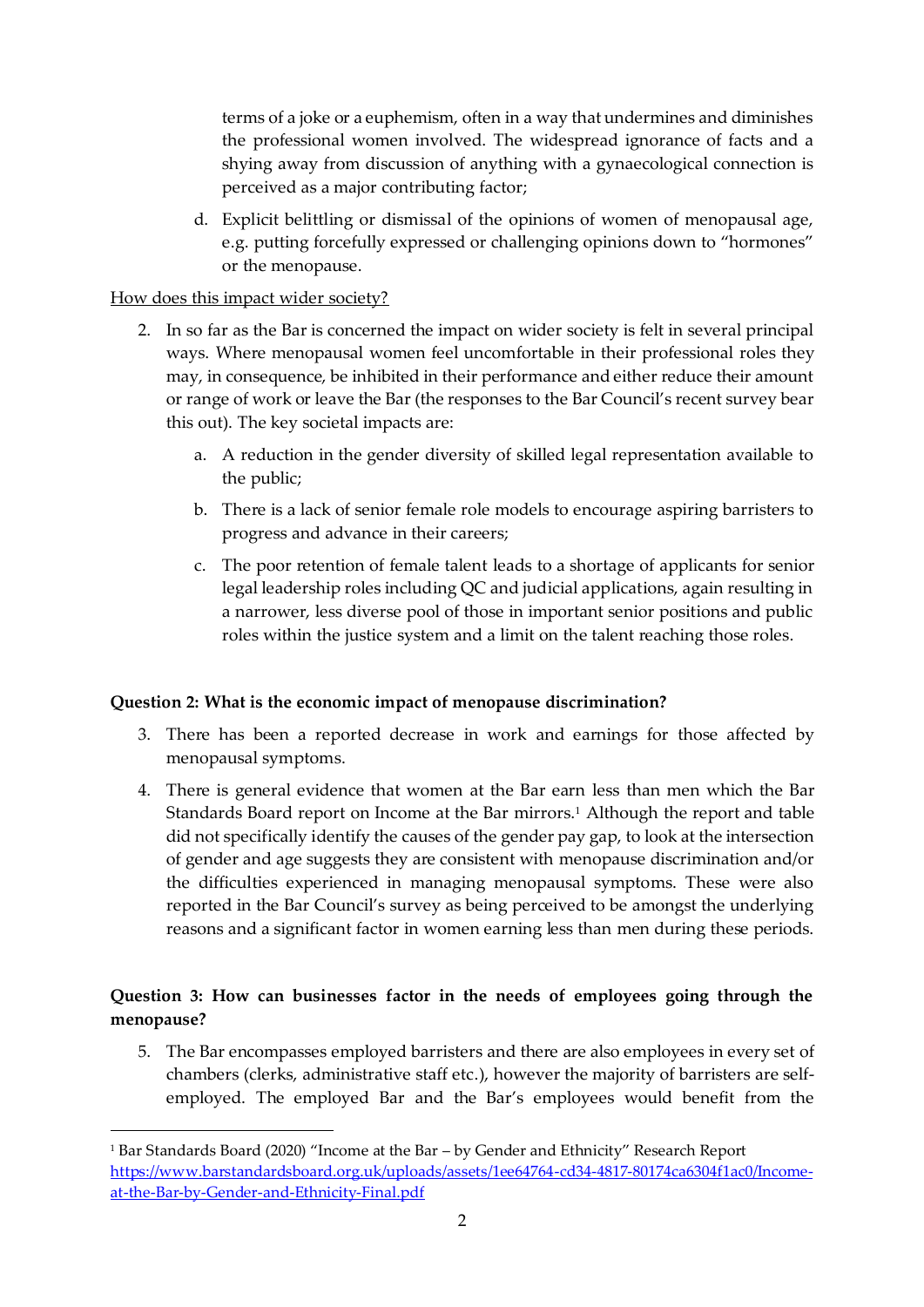incorporation of menopause awareness by the adjustment of training policies which address other major life events impacting individuals at work.

- 6. Addressing the position of the self-employed Bar, the changes that would have the largest impact on the Bar are those that would address the needs of self-employed people and confront challenges specific to self-employment (for example the difficulty of reducing hours because of associated loss of income and career profile).
- 7. However, in all cases the key to factoring in the needs of those going through the menopause lies in
	- a. providing a genuine, safe and comfortable opportunity for women workers to identify with their employers or colleagues the type of support that might be helpful for them and
	- b. in building awareness and understanding of menopause and its impact across the profession. These would be a positive start towards changing cultures, fostering inclusion and ensuring that the real needs of those experiencing menopause are met so that they can continue performing at their best.
- 8. Specific steps to execute that might include:
	- a. Providing specialist training or advice not only to those experiencing menopausal symptoms but to all (especially those in management/senior/work-allocation roles);
	- b. Ensuring compulsory equality and diversity training which includes an awareness that menopause can impact performance and behaviour but also its impact can very often be neutralised or mitigated;
	- c. Building in one-to-one meetings for those who wish to discuss their wellbeing needs and including menopause as an identified subject that might be brought to such meetings;
	- d. Monitoring of work opportunities across gender and comparing by reference to seniority bands (years in practice).

# **Question 4: How can practices addressing workplace discrimination relating to menopause be implemented? For example, through guidance, advice, adjustments, or enforcement.**

- 9. All of the factors listed above will help, although perhaps the most immediately impactful changes would be affected through the implementation of training and policies.
- 10. Any business (including barristers' chambers) that can put in place the right framework of training and policies, within a supportive and open culture, is likely to reap significant benefits in terms of lower sickness absence, decreased staff turnover and increased engagement and loyalty and secure the most consistent possible performance from those experiencing significant menopause symptoms. Feedback received in the context of the Bar-wide menopause webinar was clear. Where those affected receive understanding, help and support from those they work with and who assist in managing their practices, it is greatly valued and enhances positive, productive working. There are also some specific practices which would be helpful, for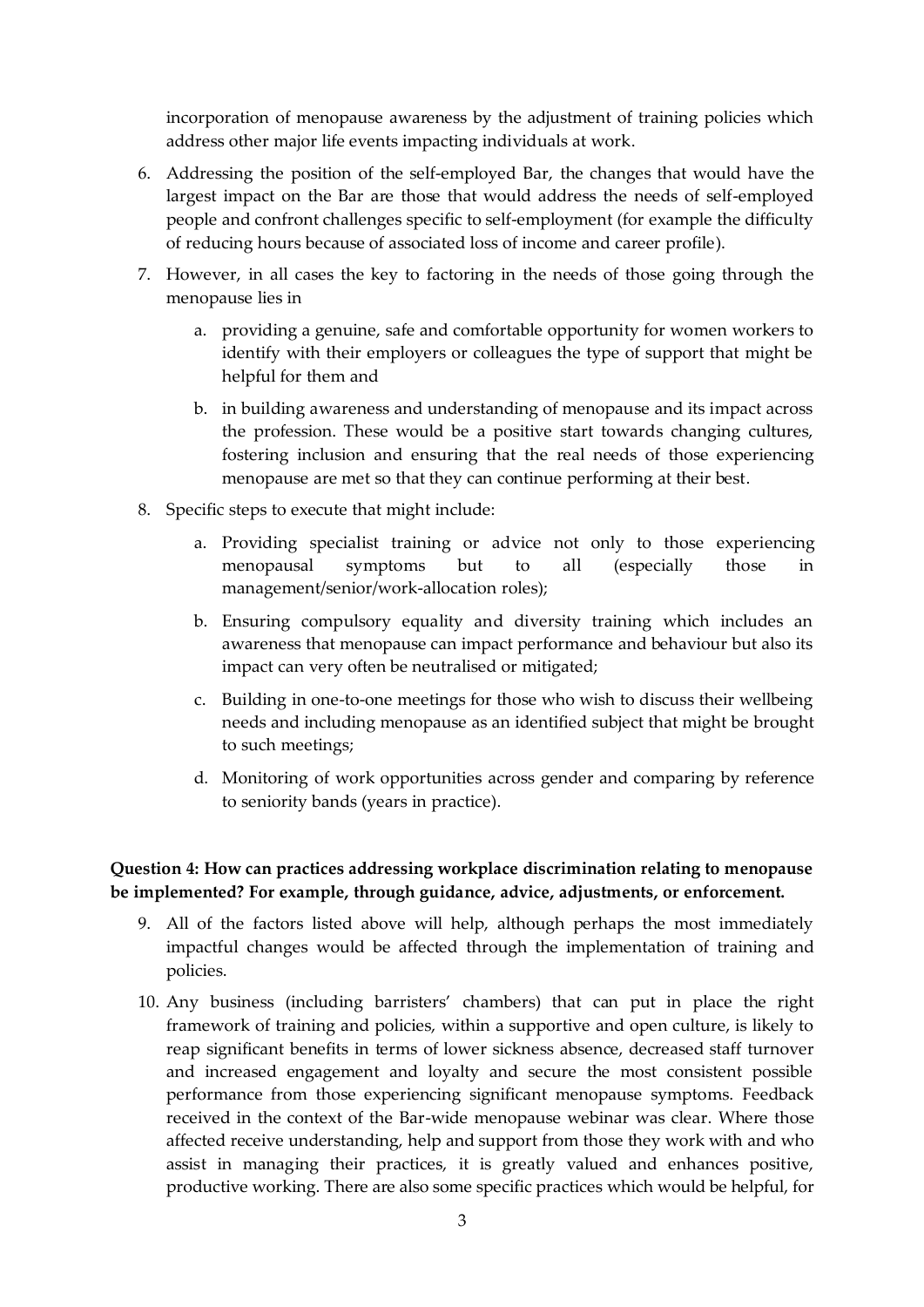example judicial recognition where it is acceptable for a woman to remove her robes and jacket and/or use a fan in court in the event of a hot flush, or that she may need more frequent comfort breaks during the court day.

#### **Question 5: What are examples of best or most inclusive practices?**

11. The best examples are:

- a. Developing work-place well-being policies which include recognition of the menopause (or rendering more specific and robust existing policies to encompass this);
- b. Engaging expert trainers to educate all members and employees of the chambers (not only those experiencing or likely to experience symptoms) on the menopause;
- c. Tailored absence policies to accommodate the menopause as a fluctuating life event and/or health condition;
- d. Encouragement of a positive attitude towards flexible working patterns for mid-life women;
- e. Communication of a positive approach and attitude to the menopause e.g., by setting up a buddy system to encourage peer-to-peer discussions and genuine conversation;
- f. Relatively low-cost environmental changes (which might also be embedded in policy) e.g., introduction of desk fans or air conditioning.

## **Question 6: How should people who experience the menopause but do not identify as women be supported in relation to menopause and the workplace?**

- 12. In order to ensure a truly inclusive environment there is a need to ensure that everyone (but especially practice managers, case leaders, senior administrative staff and those on committees) are educated and knowledgeable about menopause, including the fact that it can affect those who do not identify as women. Policies should acknowledge that fact.
- 13. With the knowledge that it is not only those identifying as women may be affected in place, the understanding, acceptance and flexibility shown to women experiencing the menopause can be shown to others.

# **Questions 7: How well does current legislation protect women from discrimination in the workplace associated with the menopause?**

14. The menopause is not in itself a protected characteristic under the Equality Act 2010. However, other protected characteristics (e.g. sex, disability or age) could be engaged to protect those experiencing menopause from discrimination in the workplace. There have already been some successful Employment Tribunal claims on the grounds of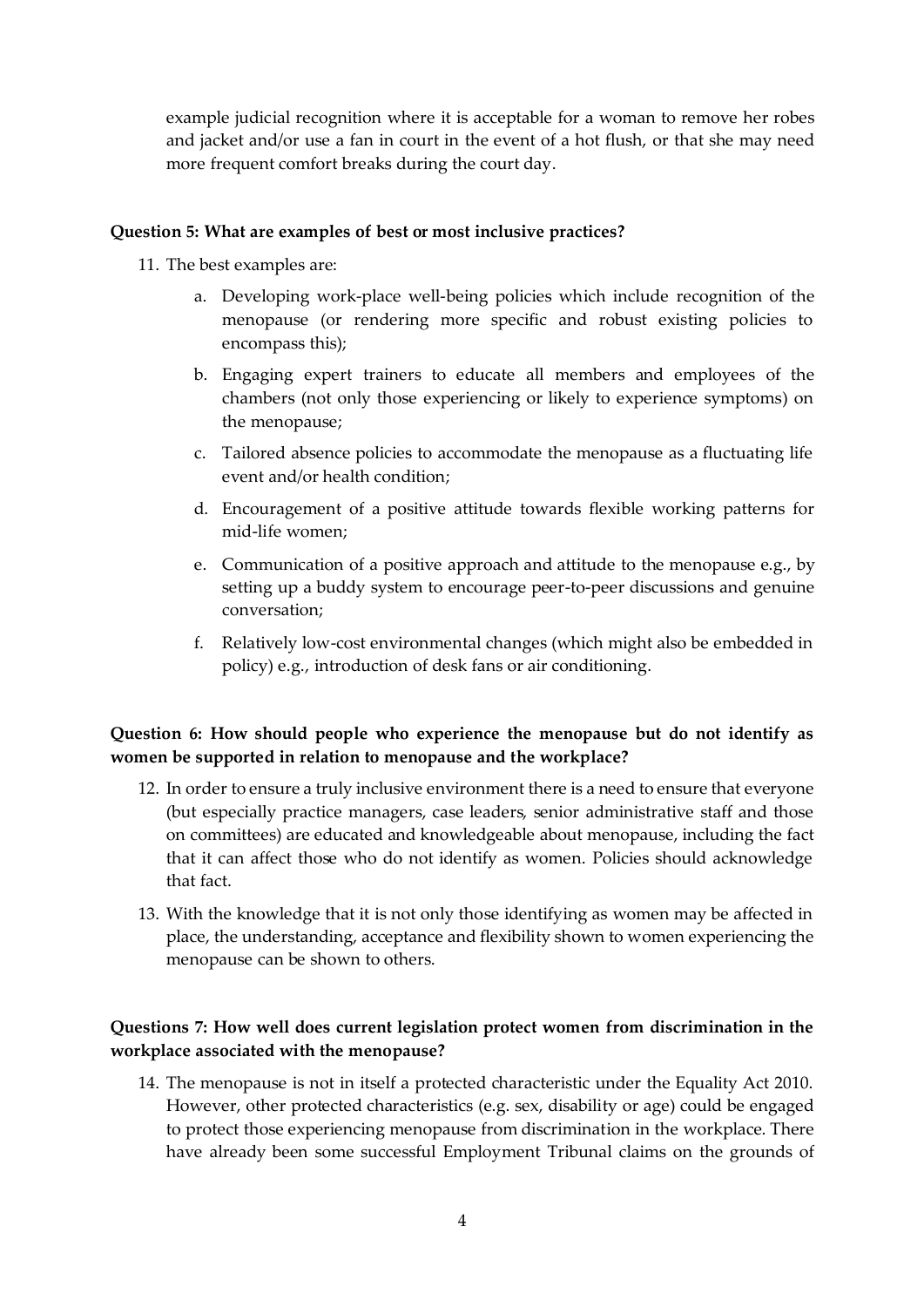direct sex discrimination relating to discriminatory responses to perimenopausal symptoms. 2

- 15. However, developing responses via Employment Tribunal level decisions (which are not, in any event, binding on future Tribunals) is a piecemeal and unreliable approach to ensuring the protection of those experiencing discrimination associated with the menopause.
- 16. Similarly, employers have an existing duty to ensure the health, safety and welfare of employees at work (including a duty to minimise, reduce or where possible remove workplace health and safety risks for employees) and must generally assess health and safety risks for employees. A properly conducted health and safety risk assessment for those experiencing menopause is likely to include consideration of additional factors such as temperature and ventilation, rest areas, and access to cold drinking water. The risk of not ensuring compliance with relevant health and safety regulations is that employees could suffer injuries or further ill health as a result of poorly adjusted work conditions; this in turn could result in a breach of those regulations and a claim.
- 17. However, as with the scope and use of existing equality legislation, it is important to recognise that without specific direction to considering the menopause in these contexts in practice it is easy for employers to neglect to consider their obligations from a menopause perspective.

# **Question 8: Should current legislation be amended?**

- 18. Yes. Specific recognition of menopause as a protected characteristic would enhance the level of protection. Plainly there is scope to protect workers from discrimination using the current legislation as drafted but at present it is left to chance or provided only in a piecemeal way.
- 19. Furthermore, much of the successful engagement so far using these legal tools has involved postulating that the employee is disabled. Menopause is a natural phase in a woman's life and the degree to which menopausal symptoms and the degree of support required varies by individual. The symptoms are often debilitating and can last for a long time, but menopause is not a disability. Despite this, in order to fit within the statutory framework as it is currently drafted often requires analysis and classification of menopause as a disability. This is inaccurate and reductive as regards both those experiencing menopausal symptoms and people with disabilities.

**Question 9: What further legislation is required to enable employers to put in place a workplace menopause policy to protect people going through the menopause whilst at work?**

20. See paragraph 18 above regarding enhancement of existing legislation.

<sup>2</sup> see e.g. *Merchant v BT Plc*; *[Davies v Scottish Courts and Tribunals Service](https://www.gov.uk/employment-tribunal-decisions/ms-m-davies-v-scottish-courts-and-tribunals-service-4104575-2017)*; *A v Bon Marche*.